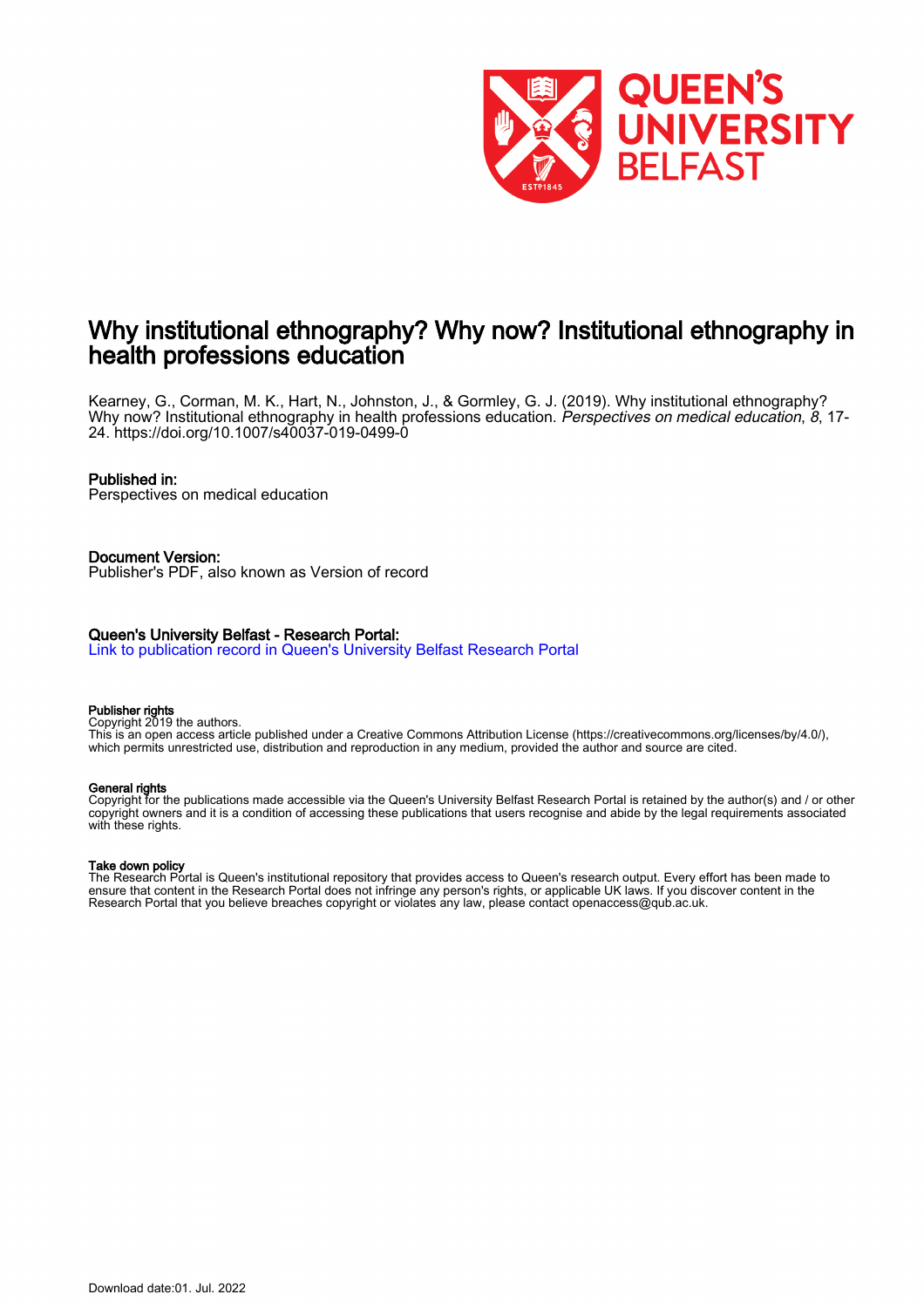#### **A QUALITATIVE SPACE**





# **Why institutional ethnography? Why now? Institutional ethnography in health professions education**

**Grainne P. Kearney1 · Michael K. Corman2 · Nigel D. Hart1 · Jennifer L. Johnston1 · Gerard J. Gormley3**

Published online: 11 February 2019 © The Author(s) 2019

#### **Abstract**

This 'A Qualitative Space' article takes a critical look at Dorothy Smith's approach to inquiry known as institutional ethnography and its potentiality in contemporary health professions education research. We delve into institutional ethnography's philosophical underpinnings, setting out the ontological shift that the researcher needs to make within this critical feminist approach. We use examples of research into frontline healthcare, into the health work of patients and into education to allow the reader to consider what an institutional ethnography research project might offer. We lay out our vision for potential growth for institutional ethnography research within the health professions education field and explain why we see this as the opportune moment to adopt institutional ethnography to meet some of the challenges facing health professions education in a way that offers informed change.

**Keywords** Institutional ethnography · Health professions education · Qualitative research · Critical methodology

A Qualitative Space highlights research approaches that push readers and scholars deeper into qualitative methods and methodologies. Contributors to *A Qualitative Space* may: advance new ideas about qualitative methodologies, methods, and/or techniques; debate current and historical trends in qualitative research; craft and share nuanced reflections on how data collection methods should be revised or modified; reflect on the epistemological bases of qualitative research; or argue that some qualitative practices should end. Share your thoughts on Twitter using the hashtag: #aqualspace.

 $\boxtimes$  Grainne P. Kearney gkearney03@qub.ac.uk

- <sup>1</sup> Centre for Medical Education, Queen's University Belfast, Belfast, UK
- <sup>2</sup> Department of Sociology  $\&$  Anthropology, and Faculty of Nursing, The University of Prince Edward Island, Charlottetown, Canada
- <sup>3</sup> Clinical Skills Education Centre, Medical Biology Centre, Queen's University Belfast, Belfast, UK

### **Introduction**

Having embraced, adopted and adapted from many longestablished research disciplines including sociology, psychology and education, health professions education (HPE) research has now become a research field in its own right. This trajectory has transported HPE beyond its initial narrow positivist frame and supremacy of the biomedical model to take up increasingly more critical qualitative approaches to HPE inquiry. However, while qualitative methodologies such as discourse analysis, constructivist grounded theory and phenomenology have flourished, institutional ethnography has to date garnered little attention in this area of research. Institutional ethnography is a critical theory/methodology, with a particular focus on people's everyday lives and how their lives are organized and coordinated by institutional forces. Use of institutional ethnography has prospered in clinical healthcare research, particularly in nursing, as well as in social work and education, bringing about useful insights and tangible change for frontline workers [\[1,](#page-7-0) [2\]](#page-7-1). We argue that institutional ethnography is a unique approach to inquiry that is especially suited to research in HPE.

In this article, we open a new dialogue in HPE by offering an opportunity to delve into institutional ethnography's unique conceptual underpinnings. We do not intend this article to be an institutional ethnography 'how to' *per se*; for this, readers are directed to Ng et al. [\[3\]](#page-7-2), Campbell and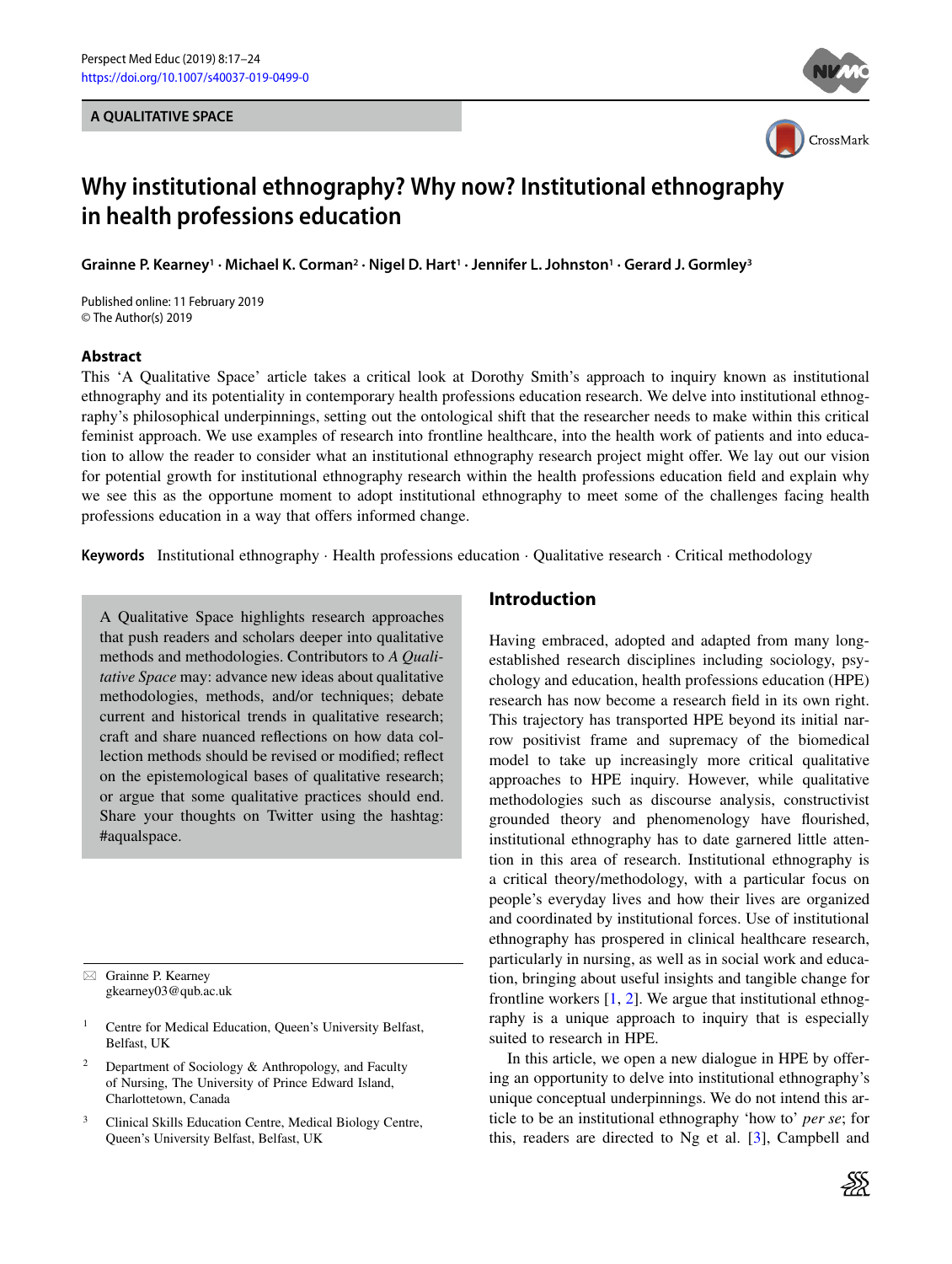Gregor [\[4\]](#page-7-3), Smith [\[5\]](#page-7-4) and Smith [\[6\]](#page-7-5). Rather, we aim here to make this innovative approach to inquiry more accessible in HPE, by laying the foundations to enable readers to consider it and to further the use of institutional ethnography in the field of HPE research. As we considered this manuscript, we could see multiple, current research opportunities for institutional ethnography in modern HPE.

This discussion of institutional ethnography and its potentiality in relation to HPE is timely, especially given the context of contemporary HPE in industrialized and industrializing societies. While the HPE field is regulated differently depending on the national and political context, in addition to the discipline-specific field (which is often in isolation from other disciplines), the ties that bind HPE is where the ethos of neoliberalism and 'new public man-agement' are visibly involved in reorganizing HPE [\[7\]](#page-7-6).<sup>1</sup> Neoliberalism refers to the ideology that the 'market,' and hence market-based solutions, is the most efficient and effective way to address public sector problems, whereby new public management is the method by which the ideology of neoliberalism is put into practice. As Griffith and Smith explain, 'applying what has come to be called new public management has involved the adoption and adaptation of strategies and textual technologies that revolutionized corporate management during the 1980s and 1990s' [\[7\]](#page-7-6).

The creep of neoliberalism and new public management, for example, is evidenced by the imposition of evidencebased guidelines in the healthcare arena broadly and a focus on achieving and documenting 'competency' in HPE specifically. These shifts have brought new challenges to HPE, particularly in the context of powerful prevailing discourses that result in pervasive standardization throughout HPE [\[10\]](#page-7-7) (e.g. in summative assessments) with unintended consequences such as the development of 'tick box' style questioning by students and the fear that such a digitized form of questioning may translate into their interactions with real patients. Exemplifying the increased presence of these discourses into the world of HPE, traditional management terms such as accountability and efficiency have become quiet murmurs or even common parlance for those involved with this work.

It is with these shifts in HPE in mind that our discussion of institutional ethnography follows. In the first section, we provide an in-depth overview of institutional ethnography, which includes key methodological and theoretical tenets of this 'alternative' sociology. In the second section, we provide three short analytical examples in order to provide readers with a sense of institutional ethnography in practice. This is followed by the third section whereby we discuss some potential areas where institutional ethnography can be used to explore and explicate contemporary HPE practices. We end this article with a brief conclusion.

## **Institutional ethnography**

For a thorough understanding of the complexities of institutional ethnography, it is necessary to know something about Dorothy Smith, contemporary sociologist and founder of this approach to inquiry. Institutional ethnography was borne out of her life's work critiquing mainstream sociology, rejecting what she considered its inability to start in the real world or to explain the 'bifurcation of consciousness' that she experienced in her conflicting worlds of academia and parenthood [\[11\]](#page-7-10). She turned in particular to the teachings of Marx's materialism and Garfinkel's ethnomethodology, but also to Foucault, Mead, Bakhtin and Volosinov, and their insights on language, power and knowledge. Through her involvement in the feminist movement, she was introduced to the concept of 'consciousness raising.' This became key to her own sociological insights, encouraging people 'to speak from themselves and their experience' [\[11\]](#page-7-10).

These early influences and experiences culminated in the development of institutional ethnography. Institutional ethnography is a critical qualitative theory/methodology that 'starts from people's everyday local experience and explores the translocal that is present in and organizes their everyday' [\[12\]](#page-7-11). In institutional ethnography, we are interested in 'how things work' and 'how they are actually put together' as opposed to 'what happens' or 'why things happen' [\[11\]](#page-7-10). The emphasis is on what people do—their work broadly conceived—and what individuals say and know about their work as expert knowers and doers. This focus on work contrasts with more traditional forms of qualitative inquiry that tend to be organized by positivist tenets aimed at providing what DeVault and McCoy refer to as a 'window on the informants' inner experience' (cited in [\[5\]](#page-7-4)); it is this expert knowledge of work that provides the entry point into the inquiry [\[11\]](#page-7-10).

By starting from this distinct position where institutional ethnography does, in people's everyday worlds, it is also fundamental to point out that it does not, in contrast to some more conventional sociological and other research

<span id="page-2-0"></span><sup>&</sup>lt;sup>1</sup> These ideologies have become pervasive, or as some have noted, a 'hegemonic hybrid' [\[8,](#page-7-8) [9\]](#page-7-9), throughout society. As Clarke and Newman explain [\[9\]](#page-7-9), most 'Civil Service' arenas are organized by market-oriented relations of coordination and control in an attempt to achieve 'the 'lean state".

<span id="page-2-1"></span><sup>&</sup>lt;sup>2</sup> This is not to suggest that institutional ethnography is an atheoretical approach. Rather, it uses theory differently than most research methodologies; theory in institutional ethnography is used to keep the researcher rooted on the ground with the purpose to explore how lives are socially organized.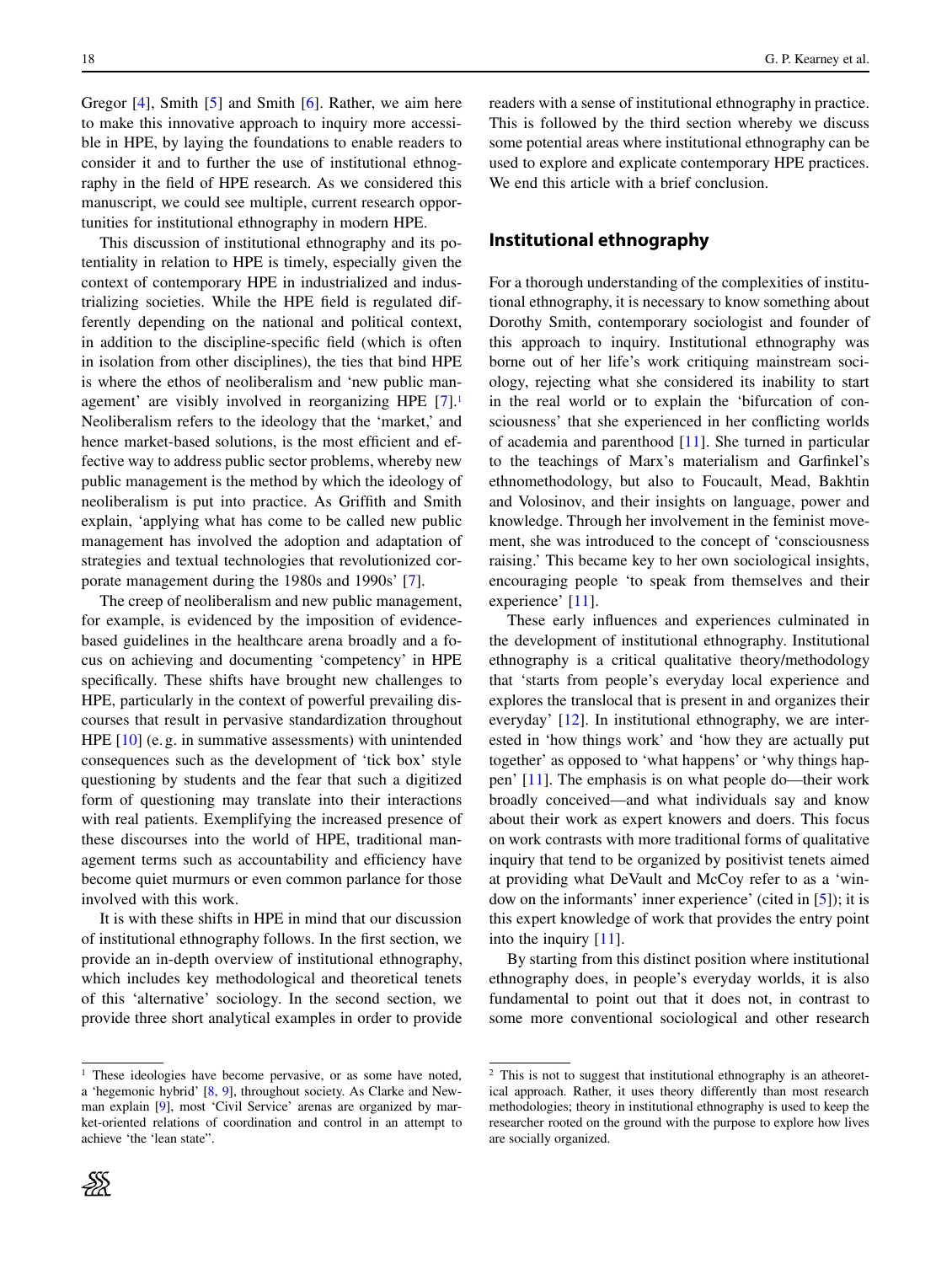practices, start or end in theory[.2](#page-2-1) Starting in theory and using theory in traditional ways can result in what Smith calls the '14th floor effect' [\[12\]](#page-7-11) whereby theoretical concepts stand in for the social relations that exemplify the theory. Smith writes that in more mainstream approaches to social scientific inquiry, what actually happens on the ground—what people are doing—is objectified 'above' local happenings based on the theoretical frame deployed, displacing the presence of people as knowing subjects and their everyday doings [\[6\]](#page-7-5). In order to move beyond mainstream research that tends to begin with and end in theory—a remnant of positivist ways of thinking—institutional ethnographers begin with a 'problematic.' A researcher's problematic 'sets out a project of research and discovery that organizes the direction of investigation from the standpoint of those whose experience is its starting point' [\[5\]](#page-7-4). A problematic is used in institutional ethnography to direct attention to 'a possible set of questions,' tensions, or puzzles that are 'latent' in, yet arise from, people's everyday actualities [\[11\]](#page-7-10).

Having begun in the everyday actualities, often through in-depth interviews, participant observations, and sometimes through a researcher's own reflection of their everyday life, institutional ethnography then moves, to 'investigate how their activities are coordinated. It aims to go beyond what people know, to find out what they are doing is connected with others' doings in ways they cannot see' [\[5\]](#page-7-4). Institutional ethnography orients to exploring and explicating the social relations that organize that experience in the institutional setting or settings in which they exist. It is thought that individuals participate in these sites of interface often without knowing and in a way that may not be initially obvious from their own standpoint within the institutional complex where they are situated. It is important to point out that institutions, rather than referring to buildings or organizations as such, are defined by Smith as 'complexes embedded in the ruling relations that are organized around a distinctive function, such as education, healthcare, and so on' [\[5\]](#page-7-4). 'Keeping the institutional in view,' as per McCoy, (cited in [\[6\]](#page-7-5)) is not only fundamental but obligatory in institutional ethnography; indeed, it is thought that a common error by the inexperienced institutional ethnography researcher when collecting and analyzing data is for their focus to remain only on what is happening on the ground.

In order to keep the institution in view, a key defining feature of institutional ethnography is the mediating role that texts play in this coordination of peoples' work; texts are viewed as being at the juncture between the everyday work people do and how everyday doings are organized and coordinated [\[4\]](#page-7-3). Whilst texts play a key role in many forms of critical qualitative research, institutional ethnography's approach to texts is somewhat distinct. To provide some context, texts in institutional ethnography are viewed as '... definite forms of words, numbers or images that exist in a materially replicable form ...reproduces them across time and space and among people variously situated' [\[13\]](#page-7-12). In institutional ethnography, texts are never looked at in abstraction, devoid of the context in which people use them but once read or used in some way, they and the discourses embedded within them are viewed as being 'activated.' At this point they become active 'constituents of social relations' ([\[14\]](#page-8-0), for further discussion, see [\[5,](#page-7-4) [15,](#page-8-1) [16\]](#page-8-2)) and their ability to coordinate becomes visible. The analytical intent is to explore how lives are 'put together' across a multiplicity of different sites [\[17\]](#page-8-3).

Smith's work resulted in her bringing about an entirely alternative sociology*, the social organization of knowledge*. She feels that established sociology looks at the lives and social relations of people as if from the outside, forefronting objectivity by ignoring what people do in their everyday lives and their subjective experience of it [\[11\]](#page-7-10).

Smith's social organization of knowledge offers an alternative and critical way to look at individuals' everyday lives in context; as a sociology *for* people as opposed to a sociology *of* people. Whilst the inquiry starts in the everyday world, it is imperative, in time, to establish how this world is organized socially and 'put together' by the external and text mediated ruling regime or what Smith calls 'ruling relations'. Smith [\[16\]](#page-8-2) defines these as a 'complex of objectified social relations that organize and regulate our lives in contemporary society.' It is this desire in institutional ethnography to explore and explicate ruling relations and how they organize and coordinate people's everyday lives that the focus on texts becomes particularly important; texts have 'actual presences in people's activities and in how activities are coordinated both as local sequences of action [between people] and institutionally.'  $[5]$  $[5]$ <sup>3</sup>.

In order to realize institutional ethnography as a sociology in itself and an approach to inquiry, a challenge is brought to the usual paradigm of traditional sociology and more mainstream ways of thinking. It requires both an ontological and an epistemological shift by the researcher. Ontology, according to Crotty 'is concerned with what is, with the nature of existence, with the structure of reality as such' [\[22\]](#page-8-4). The ontological shift that is required with institutional ethnography rejects speculative abstract theoretical explanations and moves instead towards what George Smith has described as a 'sensuous world of people's actual practices and activities' [\[23\]](#page-8-5). Hence, in the social organization

<span id="page-3-0"></span><sup>&</sup>lt;sup>3</sup> It is interesting to note that despite Smith's unyielding criticism of many of the other qualitative research methods and institutional ethnography's attempt to re-write sociology from the ground up, there has been relatively little critical literature on institutional ethnography (see [\[18](#page-8-6)[–21\]](#page-8-7) for a discussion of some critiques).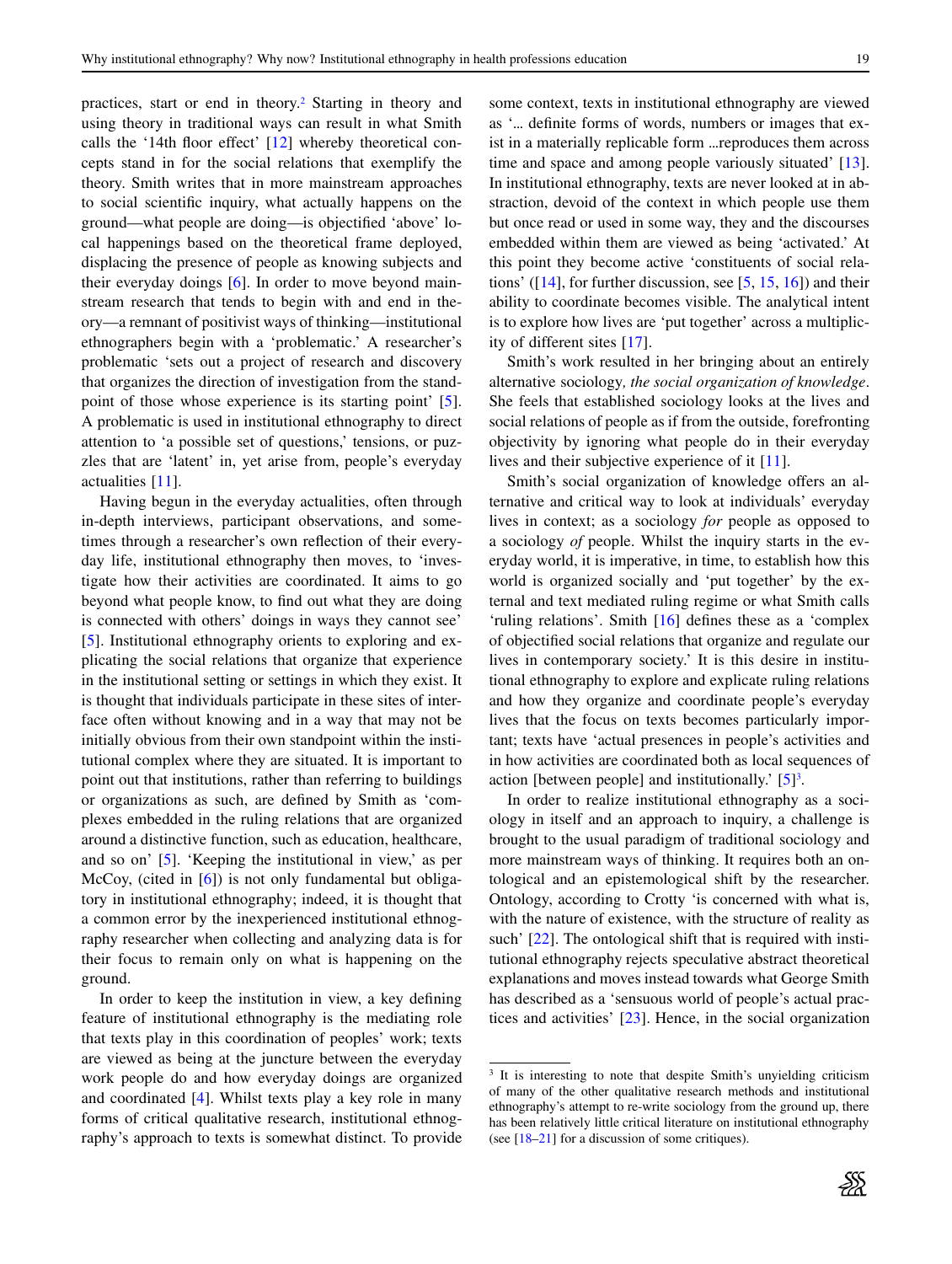of knowledge, the inquiry begins in an embodied standpoint in the social, rather than beginning in abject theory [\[24\]](#page-8-8) and seeks to trace or 'map' how peoples' practices and activities are organized and coordinated by text-mediated modes of governance.

Connected to this discussion of ontology is the epistemology that institutional ethnography proffers. Epistemology 'is a way of understanding and explaining how we know what we know' [\[22\]](#page-8-4). The epistemological shift in institutional ethnography involves rejecting 'objective accounts (the view-from-nowhere type) and instead practices a reflexive way of knowing the world she or he inhabits' [\[23\]](#page-8-5). Institutional ethnography strives for a way of knowing that is experiential, from the inside, rather than the truth or objective or ideological. As George Smith summarizes 'Objective knowledge is no longer 'the truth' [\[24\]](#page-8-8) and he discusses how whilst the ontological shift came about from Dorothy Smith's reading of Marx, this epistemological shift is due to the influence of her experiences through the feminist movement; hence its common description as a 'Marxist feminist' approach to sociology and social scientific inquiry. Taken together, institutional ethnography's ontological and epistemological shifts positions institutional ethnography as a non-positivist approach in that it rejects the assumption that there is a knowable (real) reality and it rejects 'causal logic' [\[25\]](#page-8-9) that often results in decontextualized simplistic analyses devoid of the authorial presence of the researcher.

## **Institutional ethnography in practice**

In the previous section, we provided readers with an overview of institutional ethnography in order to give a sense of its theoretical underpinnings and, more broadly, a sense of institutional ethnography as a project of discovery. With that said, it is important to note that institutional ethnography is still evolving, as scholars from numerous and distinct disciplines throughout the world continue to take it up, often in ongoing collaboration with Smith herself. Indeed, the decidedly political and activist roots of institutional ethnography are reflected in the social issues where it is often taken up, with the stated aim to promote social justice. This section aims to build on the previous section by providing three examples of institutional ethnography in practice. We provide short analytical accounts of three studies with a particular focus on frontline healthcare, the health work of patients and education. We do so in order to provide readers with strong exemplars of institutional ethnography and to allow readers themselves to gain a sense of what institutional ethnography has to offer in the context of HPE.

In *Managing to Nurse*, Rankin and Campbell [\[1\]](#page-7-0) provide an inside look at healthcare reform and restructuring practices in Canada from the standpoint of nurses who work on the frontline. They do so by ethnographically exploring what nurses do—their work process broadly conceived—and how their work is organized by what they call technologies of management and governance. Such technologies, they argue, have embedded within them neoliberal and new managerial logics that aim to make healthcare, and specifically healthcare workers, more efficient, effective, and accountable. For example, they explore tracking systems of admissions, discharges, and transfers of patients that aim to provide more effective ways of utilizing hospital resources and managing hospital costs, and clinical pathways and related technologies that aim to standardize clinical practices and determine 'appropriate' levels of care required based on normalized understandings of patients and needs.

By ethnographically exploring the complex work of nurses and how their work is being organized and reorganized by these technologies of management and governance, Rankin and Campbell problematize 'the apparent routineness of nurses' work,' work that is essential for the smooth functioning of contemporary healthcare systems, and show how such technologies have unforeseen consequences, what they refer to as 'hidden dangers,' that impact both frontline nurses and those they care for. Lastly, they explore and explicate how knowledge in healthcare is organized by text-mediated knowledge production processes that generate 'official' representation of what counts in institutional terms that while useful for the institutional complex in terms of administrative and managerial purposes is nevertheless devoid of what actually happens on the frontline [\[1\]](#page-7-0).

More recently, Nichols et al. [\[26\]](#page-8-10) used institutional ethnography to explore the health work—the 'wide range of' activities—that parents do to support the health and well-being of their child(ren) and how this family health work is organized by the institutional settings in which their work occurs. Drawing on qualitative data collected primarily through focus groups with parents from a diverse range of socioeconomic backgrounds, Nichols and colleagues shed light on how the health work of parents is mediated by a broad range of social determinants, including 'individual, social, cultural and structural factors.' They also show how such health work is often at 'odds with managerial regimes' and the biomedical model of health that discursively organizes hospital settings, despite, and perhaps in contradiction to, the pervasive focus on patient and family centred care in Canada (and elsewhere). In doing so, they provide a clearer understanding of how 'health information, health education and healthcare interventions' can be better designed to reflect the actual needs and lived experiences of a diversity of family types, therefore informing a critical public health.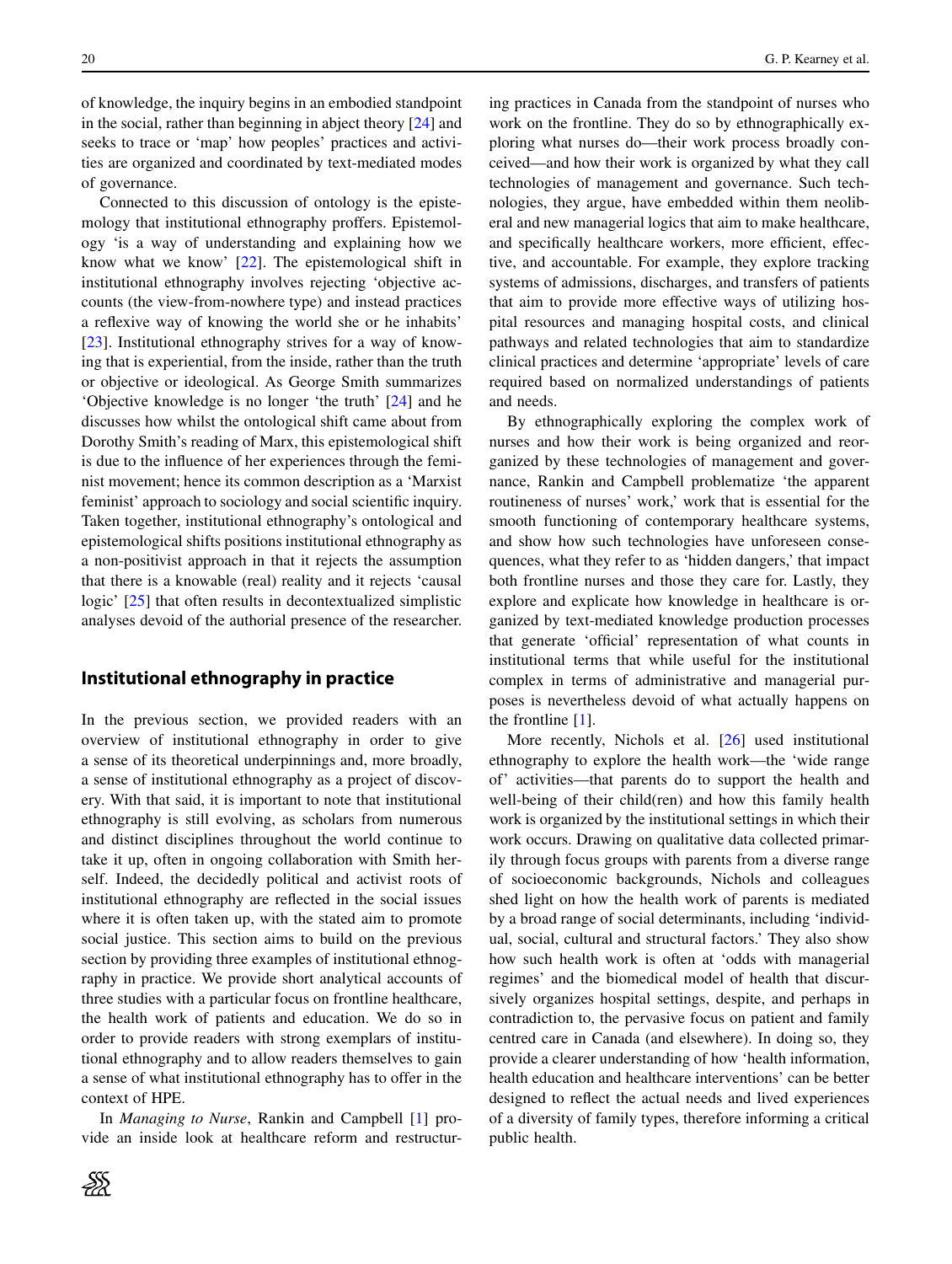In the context of education, Griffith and Andre-Bechely, [\[27\]](#page-8-11) begin in the everyday world of parents and trace how 'new institutional technologies of standardization and accountability' are reorganizing educational settings. They focus specifically on the 'kitchen table work' parents do as they are drawn into the many different standardizing technologies—technologies that draw parents into 'local, state, and national political and economic priorities' in an attempt to help their children successfully meet different institutionally mandated academic standards. While this textmediated work is changing the relationship between families and schools, Griffith and Andre-Bechely point out that in order to be successful in this changing relationship, many resources are needed. They conclude that despite the good intentions of such policies, many educational changes are a source of inequality, privileging some families over others, specifically those 'that are able to release the mother's time to support her children's education, that are English-speaking, and that are more educated' [\[27\]](#page-8-11).

These brief summaries aim to provide readers some practical examples of institutional ethnography research, honouring the tradition in institutional ethnography where much of the learning around this approach to inquiry is achieved by reading and considering existing research. These studies exemplify how institutional ethnographers use theory differently than mainstream approaches to social scientific inquiry; rather than displacing and subsuming what people do in practice, theory in institutional ethnography is used to orient the ethnographer to focus on what people actually do, as they know it, live it, and experience it, but always with an analytical lens towards explicating how what they do is organized by text-mediated and regulated social organization (Smith's ruling relations). The goal is to penetrate 'sequentially deeper in the institutional relations in which people's everyday lives are embedded' [\[5\]](#page-7-4). As such, the ethnographies described above shed light on how the social world is put together and bring 'into view the interface between individual lives and some set of institutional relations' (McCoy, cited in [\[6\]](#page-7-5)).

## **Why institutional ethnography in HPE and where to go from here?**

In the increasingly crowded arena of qualitative HPE research, what does institutional ethnography offer that is not already addressed by the current methods/theories open to researchers? Why would someone choose to learn this critical approach to inquiry? One of the things that sets institutional ethnography apart from other critical modes of inquiry stems from its ability to discuss *explicitly* what the situation is on the frontline and its outside organizing forces, allowing discovery of what may not be questioned or even apparent through other research modalities. The health professional world, whether in training or in practice, is rife with institutional hierarchies and regulations, making the field ripe for institutional ethnographic investigations. In this light, an area that could benefit from an institutional ethnography lens is a focus on the social organization of work, including taken-for-granted work, and work settings in HPE. It is through this exploration of both visible (institutionally recognizable) and unseen dimensions of work, and how individuals are socially organized, that institutional ethnography enables genuine and meaningful social change. Through empowering individuals to recognize their position with regards to the ruling relations, institutional ethnography then allows them to challenge these positions and to consider different approaches; institutional settings can be reformed in ways that reflect the actual work processes of those on the frontline. Ng et al. propose a further benefit of institutional ethnography; they advocate that as a research modality, it offers the opportunity to combine research into the education of health professionals with research into the practice of these health professionals, championing their undoubtable interlinkage instead of separating them [\[3\]](#page-7-2). Both this potential for transformation and this connection of the education/practice divide is likely to appeal to the pragmatic side of health professionals, both as educators and clinicians.

The current social, cultural and political landscape in health professions education provides multiple opportunities for exploration using institutional ethnography. The advent of new public management has resulted in a change in focus for what 'counts' for an organization, advocating for measurable outcomes and forefronting values such as accountability and efficiency. As previously stated, many studies using institutional ethnography have taken place in healthcare settings exploring how principles of new public management [\[7\]](#page-7-6) have entered into and reorganized the work of frontline workers, including paramedics [\[2\]](#page-7-1), nurses [\[1\]](#page-7-0), care workers in long-term care facilities [\[28\]](#page-8-12) and occupational therapists [\[29\]](#page-8-13). Webster and colleagues looked at the effect of a new policy that mandated a reduction in waiting times for patients in emergency departments, finding that the clinicians working there 'perceived that efficiency was more important than education and was in fact the new definition of 'good' patient care' [\[30\]](#page-8-14). This work is cited as an example where by a change in policy (activated through a text) organizes and regularizes practice [\[3\]](#page-7-2) but with 'hidden dangers' [\[1\]](#page-7-0). The consequences of this appeared to be the emphasis on speedy rather than compassionate care where patients were perceived as obstructing this efficiency [\[3\]](#page-7-2). The current reliance on text-mediated forms and frameworks depicting the 'competencies' that health professionals should demonstrate would be an interesting space for HPE researchers. The authors of this article are particu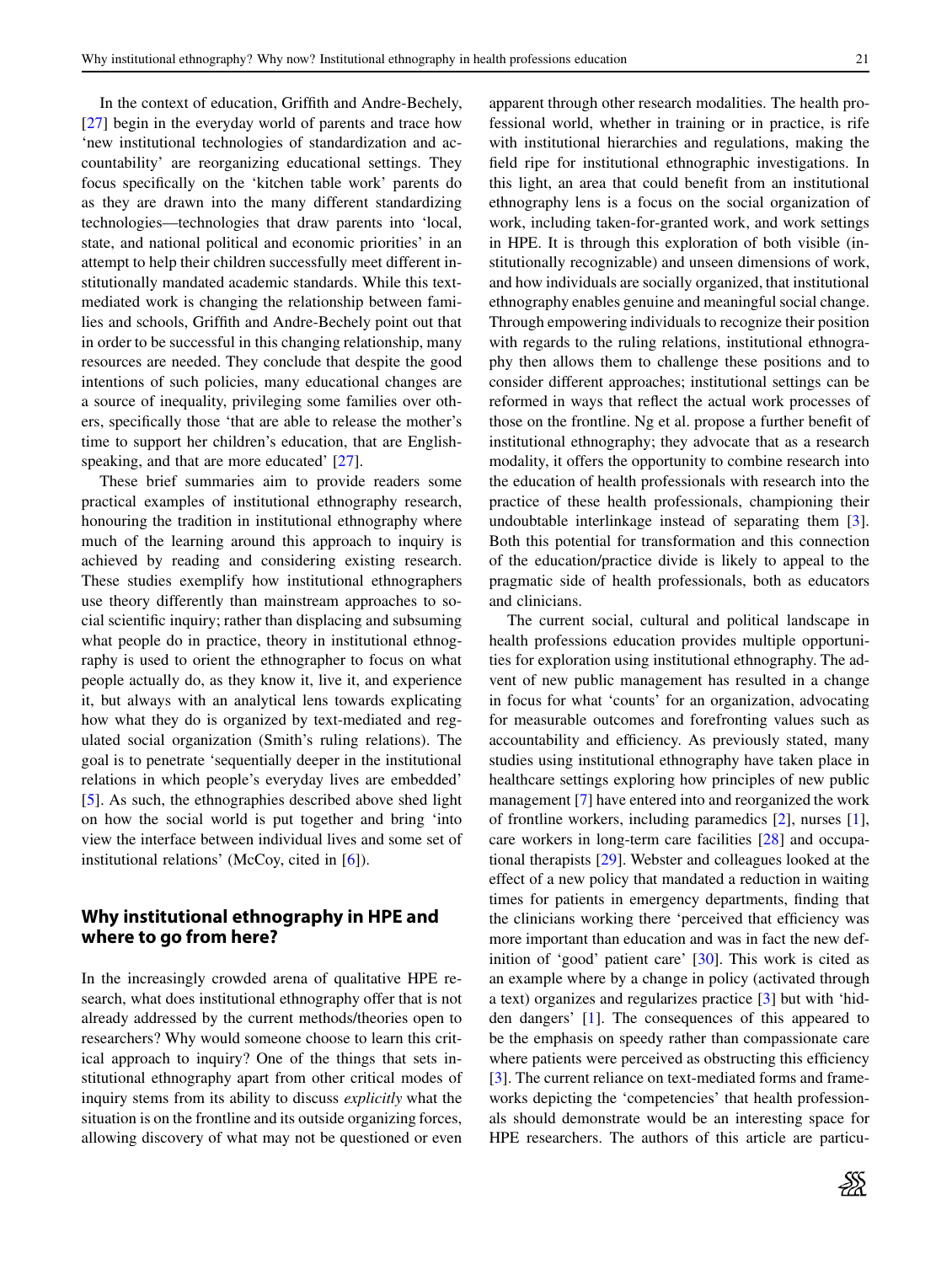larly interested in looking at the dominance of standardization and accountability in the assessment processes used to deem students to be 'competent' in their chosen profession [\[31\]](#page-8-15). This interest emerged from our conflicted experiences as examiners who are also clinicians, practising daily with patients whose clinical conditions are anything but standardized.

Connected to this emerging trend of the dominance of managerial 'buzz words' such as accountability and efficiency has been the broader shift in healthcare towards practices based on evidence-based medicine (EBM), a key occupational competency taught throughout the health professions. EBM is increasingly being problematized by critical health scholars; while EBM is geared towards increasing quality of care and patient outcomes, such shifts in healthcare are also connected to the efficient use of resources in healthcare settings. For example, Rankin and Campbell [\[1\]](#page-7-0) explain that the 'use of a clinical pathway [a component of EBM] advances hospital efficiency by standardizing and streamlining the treatment regimens for patients with certain diagnoses.'

As healthcare and HPE become increasingly weighed down by policy and guidelines, the gap between such 'evidence-based medicine' and other forms of organizing and knowing healthcare and what actually happens in practice for health workers, health professions students and patients must be explored and explicated. This is especially important in this area because ways of knowing in healthcare are often characterized as 'lines of fault' between what is known institutionally and 'systematic practices of "not knowing"' [\[2,](#page-7-1) [17\]](#page-8-3). An example of this was seen in other work by Webster when she took up how the evidence base for acute stroke treatment actually played out in the dayto-day work of the medical teams implementing what was considered best practice. She concluded that this EBM discourse, (amongst others), 'designed to improve patient care come into view as managerial tools designed to control the delivery of care' [\[32\]](#page-8-16). Of interest to all working in healthcare, she contrasted the text-based EBM discourse with the tensions experienced by physicians trying to implement 'best practice' on the ground, in their various work situations, organized through texts in the forms of guidelines. Similar tensions were experienced by paramedic, nurses, and dispatchers in Corman's research on the social organization of emergency medical services [\[2\]](#page-7-1). There are multiple examples of disjuncture between policy and practice in both healthcare and HPE where institutional ethnography could be informative not only to explore, but also to inform meaningful change. One possible future exploration where institutional ethnography could be useful is the current vogue for the use of portfolios in the training of healthcare professionals, and the disjuncture between the differing reactions they bring about in faculty as they enforce them compared with the experience of students required to complete them to achieve a license to practice; not to mention the strict bureaucratic confines they all find themselves adhering to [\[33\]](#page-8-17).

Inevitably connected to the aforementioned areas of potential study, we posit the need to critically examine the 'student experience' of becoming a health professional that deploys an institutional ethnographic lens. Studying the processes of becoming a healthcare professional such as a doctor*,* nurse, paramedic, or other allied health professional requires a nuanced approach that can move beyond the dominant focus on the lived experience of students to examine how such experiences are socially organized within a broader educational and healthcare system. However, research to date tends to focus on the perceptions or experiences of HPE students, or, at least in the context of learning to doctor, explores how medical 'culture' or 'medical habitus' is instilled during (and after) medical school. Examining the social organization of HPE from the standpoint of key players, such as students and their teachers, will greatly add to HPE as the social organization of HPE has yet to be explored.

Finally, there is an increasing body of work in institutional ethnography specifically looking at the 'health work' that individuals do to navigate their health and healthcare (see earlier example) [\[6,](#page-7-5) [26,](#page-8-10) [28\]](#page-8-12). One of the authors of this article has a particular interest in the study of 'high cost users' and exploring how the health and social care system is organized to produce such trends. For instance, previous research in Canada has shown a consistent trend of a very small percentage of the population—often and problematically referred to as 'frequent fliers'—accounting for the majority of public healthcare costs. Most studies to date on this topic have been driven by positivist epistemology, using primarily quantitative methodologies aimed at statistically understanding the demographics and drivers of this group. Little research to date has provided a complex understanding of this population and those who care for them. For example, Wise-Harris et al. [\[34\]](#page-8-18) argue that, 'the patient perspective' of high emergency department users 'is rarely represented' in this domain of research. In addition, the perspective of those tasked with providing care to these supposed 'frequent fliers'—their formal caregivers—are also left in abeyance in studies to date. There is a need to open up the unspoken realm of these individuals' lived-experiences in accessing healthcare and social services, and begin to explicate how their experiences are organized to happen as they do. So perhaps adding to this literature on the 'health work' involved in being a patient can help give an authentic voice to patients and inform the training of those who will attend to patients in the future.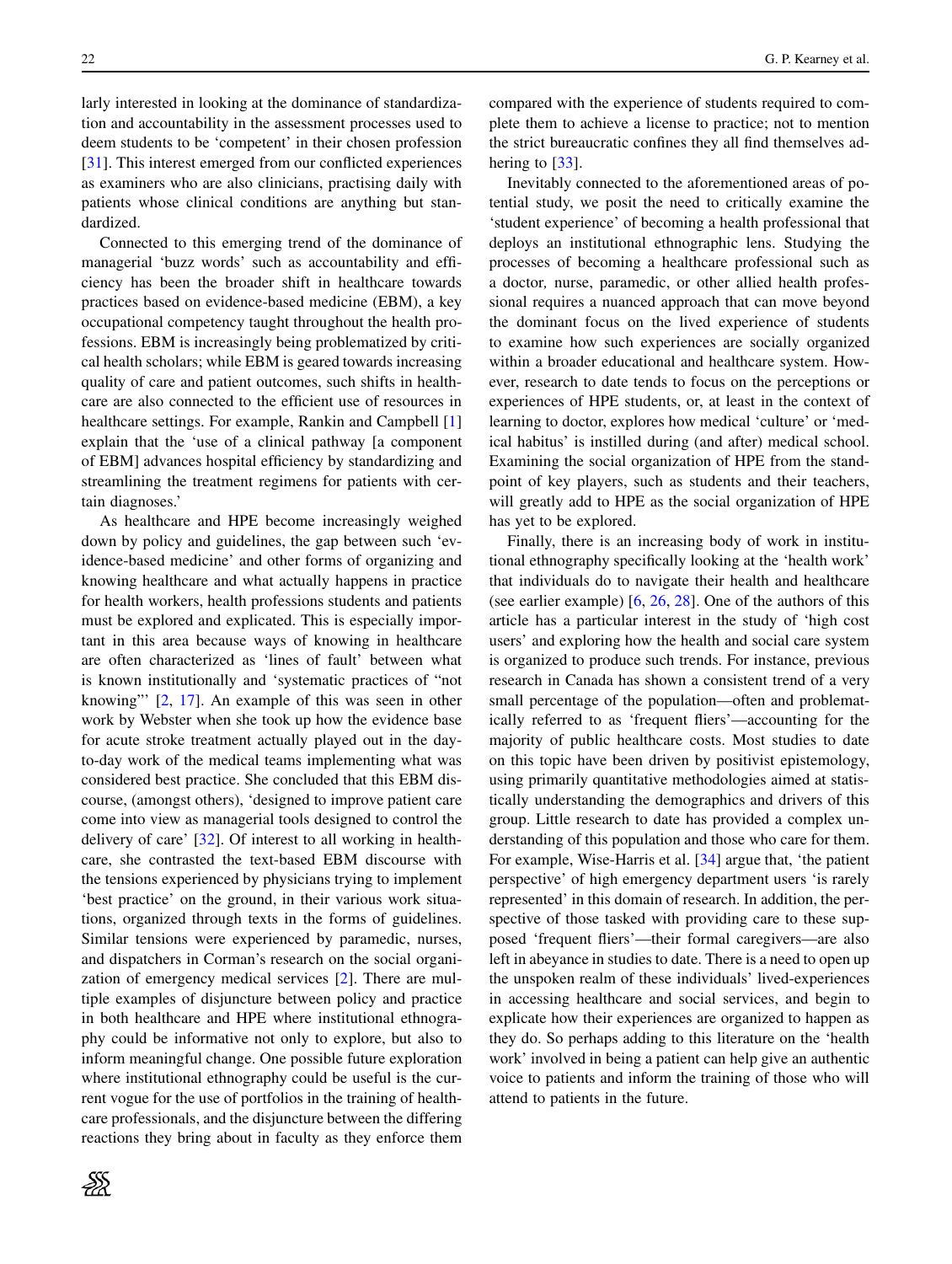#### **Conclusion**

We wrote this article in light of our desire to elucidate institutional ethnography as a theory/methodology of discovery that has much to offer HPE and to encourage its use. We have argued 'Why institutional ethnography? Why now?' for HPE research. More specifically, we argued that institutional ethnography is well-suited to empirically examine a variety of topics of interest to HPE researchers, ranging from what HPE looks like in practice based on a diversity of standpoints (e. g. students, teachers, etc.) to the ever-changing institutional environment of HPE and how such changes are (re)organizing the work of those on the frontlines of HPE. We also suggested a strong empirical examination of how the 'student experience' is socially organized and the work (broadly conceived) involved in producing 'competent' students who will soon become practising healthcare professionals.

In this light, we suggest institutional ethnography provides a critical and particularly informative approach to consider in moving HPE forward and encourage HPE researchers to make the 'ontological shift' we have described in Dorothy Smith's innovative approach. We argue that institutional ethnography allows for a theoretically informed, albeit critical, lens to explore why there are large gaps between what is intended to happen (in policy) in HPE and what actually happens in practice. With that said, taking up institutional ethnography in HPE is likely to have its challenges as students and researchers conform to institutional requirements. Smith mentioned in conversation with us how she saw a strong potential for institutional ethnography in this domain but stated that 'one of the things that I am concerned about is that I suspect that things like funding and the requirements of doing Theses, tends to detach the kind of connections with activism that were part of institutional ethnography's origins, so it becomes something that is sort of ethnographic within a discipline but not related to the possibilities of making change' [\[25\]](#page-8-9).

Whilst we do not naively want to simplify the nuances of this very particular approach to inquiry, we will state that a less substantive background in the social sciences (all but one of this authorship are practising doctors) may mean that we are less burdened by the orthodoxy of those trained in more conventional sociological traditions. For those of us who have found our philosophical home in a less traditionally positivist paradigm, we are at ease with the ontology of institutional ethnography and reject its *alternative* sociology status. We muse that it actually seems quite intuitive to us as clinicians, reflecting our desire to maintain the subject as the subject and keep individual patients (and the students who will one day care for them) at the heart of our research, education and clinical practice.

We suggest that many cultural shifts are beginning to align which has brought institutional ethnography to the fore as an informative and potentially transformative approach to inquiry with which to tackle many of the social issues in HPE as suggested above. In a time of increasing pressures on frontline health workers with emphasis on 'accountability' and 'competence,' institutional ethnography offers informed resistance to neoliberalism, which having already infiltrated healthcare practice and the institutional settings in which that practice occurs, threatens much of what we do as health professions educators. Anyone interested in the various tenets of how social justice transpires in HPE should give institutional ethnography some informed consideration.

**Funding** The study fees and maintenance for this research comes from a Research Studentship from the Northern Ireland Department for the Economy (DfE)**.**

**Open Access** This article is distributed under the terms of the Creative Commons Attribution 4.0 International License [\(http://](http://creativecommons.org/licenses/by/4.0/) [creativecommons.org/licenses/by/4.0/\)](http://creativecommons.org/licenses/by/4.0/), which permits unrestricted use, distribution, and reproduction in any medium, provided you give appropriate credit to the original author(s) and the source, provide a link to the Creative Commons license, and indicate if changes were made.

## <span id="page-7-0"></span>**References**

- <span id="page-7-1"></span>1. Rankin J, Campbell M. Managing to nurse: Inside. Canada's healthcare reform. Canada: University of Toronto Press; 2006.
- 2. Corman MK. Paramedics on and off the streets: Emergency medical services in the age of technological governance. Toronto: The University of Toronto Press; 2017.
- <span id="page-7-2"></span>3. Ng SL, Bisaillon L, Webster F. Blurring the boundaries: using institutional ethnography to inquire into health professions education and practice. Med Educ. 2017;51:51–60.
- <span id="page-7-4"></span><span id="page-7-3"></span>4. Campbell M, Gregor F. Mapping social relations: A primer in doing institutional ethnography. Toronto: Garamond Press; 2002.
- <span id="page-7-5"></span>5. Smith DE. Institutional ethnography: A sociology for people. Toronto: AltaMira Press; 2005.
- <span id="page-7-6"></span>6. Smith DE, editor. Institutional ethnography as practice. Maryland: USA: Rowman & Littlefield Publishers, Inc; 2006.
- 7. Griffith AI, Smith DE. Under New Public Management: Institutional Ethnographies of Changing Frontline Work. Toronto: The University of Toronto Press; 2014.
- <span id="page-7-9"></span><span id="page-7-8"></span>8. Cribb A. Organizational reform and health-care goods: Concerns about marketization in the UK NHS. J Med Philos. 2008;33:221–40.
- <span id="page-7-7"></span>9. Clarke J, Newman J. The managerial state: Power, politics and ideology in the remaking of social welfare. London: SAGE; 1997.
- 10. Rangel JC, Cartmill C, Kuper A, Martimianakis M, Whitehead C. Setting the standard: Medical Education's first 50 years. Med Educ. 2016;50:24–35.
- <span id="page-7-11"></span><span id="page-7-10"></span>11. Smith DE. The Everyday World As Problematic: A Feminist Sociology. Boston, USA: Northeastern University Press; 1987.
- <span id="page-7-12"></span>12. Smith DE. From the 14th Floor to the Sidewalk: Writing Sociology at Ground Level. Sociol Inq. 2008;78:417–22.
- 13. Smith DE. Texts and the Ontology of Organizations and Institutions. Studies in Cultures, Organization and Societies. IEEE Trans Med Imaging. 2001;7:159:98.